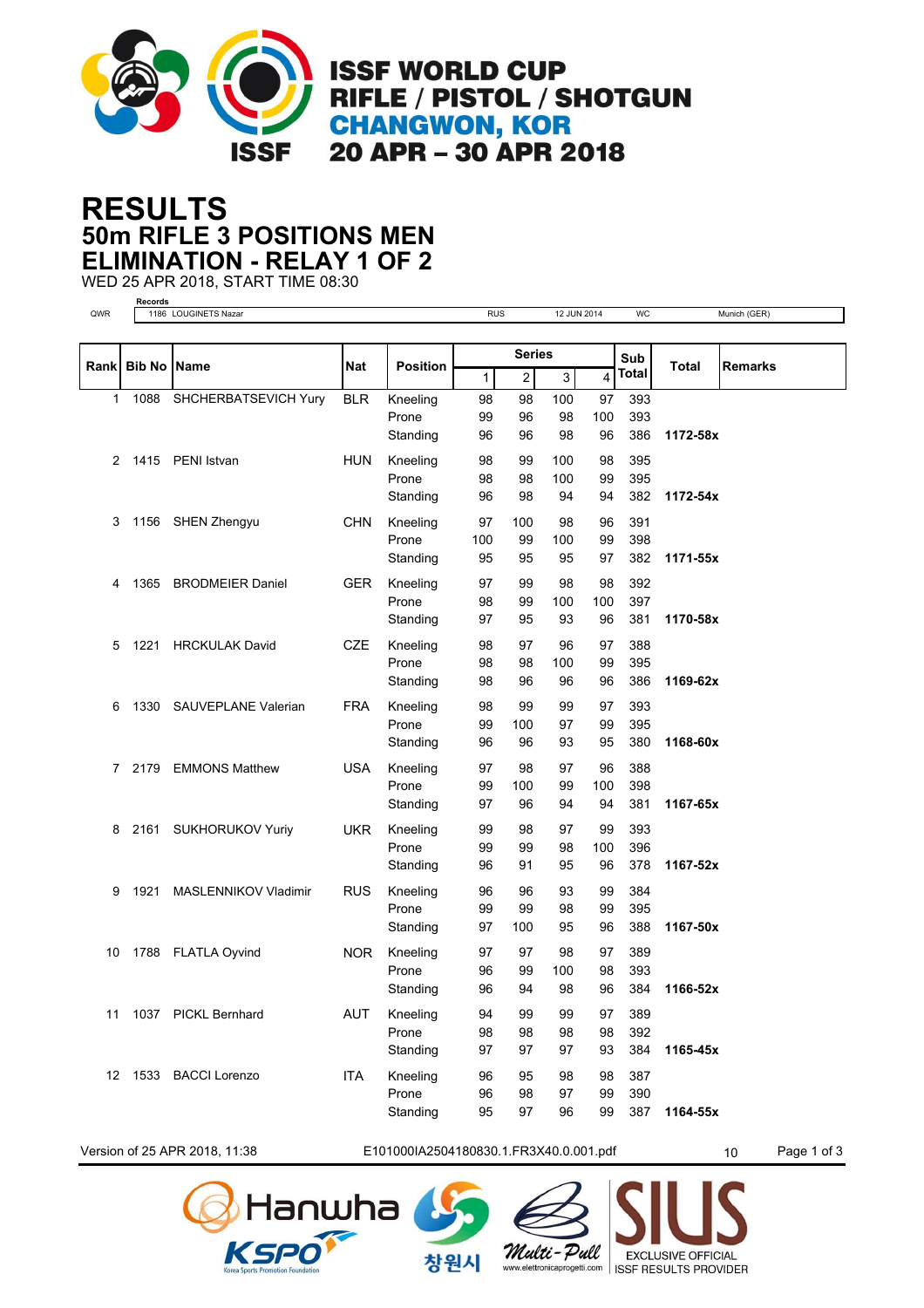| <b>Rank</b>                   | <b>Bib No Name</b> |                            | Nat                                    | <b>Position</b>   | <b>Series</b> |            |           | Sub       | <b>Total</b> | <b>Remarks</b>    |  |
|-------------------------------|--------------------|----------------------------|----------------------------------------|-------------------|---------------|------------|-----------|-----------|--------------|-------------------|--|
|                               |                    |                            |                                        |                   | 1             | $\sqrt{2}$ | 3         | 4         | <b>Total</b> |                   |  |
| 13                            |                    | 2002 STEFANOVIC Milutin    | SRB                                    | Kneeling          | 98            | 96         | 94        | 97        | 385          |                   |  |
|                               |                    |                            |                                        | Prone             | 98            | 99         | 99        | 98        | 394          |                   |  |
|                               |                    |                            |                                        | Standing          | 94            | 97         | 95        | 97        | 383          | 1162-50x          |  |
| 14                            |                    | 1765 NYANTAI Bayaraa       | <b>MGL</b>                             | Kneeling          | 92            | 99         | 97        | 97        | 385          |                   |  |
|                               |                    |                            |                                        | Prone             | 99            | 99         | 99        | 100       | 397          |                   |  |
|                               |                    |                            |                                        | Standing          | 97            | 95         | 91        | 96        | 379          | 1161-55x          |  |
| 15                            |                    | 1575 MATSUMOTO Takayuki    | <b>JPN</b>                             | Kneeling          | 99            | 98         | 96        | 95        | 388          |                   |  |
|                               |                    |                            |                                        | Prone             | 99            | 98         | 99        | 97        | 393          |                   |  |
|                               |                    |                            |                                        | Standing          | 97            | 92         | 96        | 95        | 380          | 1161-52x          |  |
| 16                            |                    | 1849 BARTNIK Tomasz        | <b>POL</b>                             | Kneeling          | 93            | 100        | 96        | 98        | 387          |                   |  |
|                               |                    |                            |                                        | Prone             | 98            | 97         | 98        | 99        | 392          |                   |  |
|                               |                    |                            |                                        | Standing          | 96            | 97         | 95        | 94        | 382          | 1161-44x          |  |
| 17                            |                    | 1910 KAMENSKIY Sergey      | <b>RUS</b>                             | Kneeling          | 95            | 96         | 97        | 99        | 387          |                   |  |
|                               |                    |                            |                                        | Prone             | 98            | 96         | 97        | 98        | 389          |                   |  |
|                               |                    |                            |                                        | Standing          | 95            | 95         | 98        | 96        | 384          | 1160-51x          |  |
| 18                            |                    | 1539 DE NICOLO Marco       | <b>ITA</b>                             | Kneeling          | 94            | 97         | 93        | 97        | 381          |                   |  |
|                               |                    |                            |                                        | Prone             | 100           | 98         | 99        | 97        | 394          |                   |  |
|                               |                    |                            |                                        | Standing          | 95            | 97         | 97        | 95        | 384          | 1159-53x          |  |
| 19                            |                    | 1199 PETANJEK Borna        | <b>CRO</b>                             | Kneeling          | 98            | 94         | 97        | 97        | 386          |                   |  |
|                               |                    |                            |                                        | Prone             | 96            | 97         | 100       | 99        | 392          |                   |  |
|                               |                    |                            |                                        | Standing          | 94            | 97         | 97        | 93        | 381          | 1159-43x          |  |
| 20                            | 1084               | <b>BUBNOVICH Vitali</b>    | <b>BLR</b>                             | Kneeling          | 95            | 96         | 93        | 95        | 379          |                   |  |
|                               |                    |                            |                                        | Prone             | 99            | 99         | 97        | 98        | 393          |                   |  |
|                               |                    |                            |                                        | Standing          | 97            | 96         | 96        | 97        | 386          | 1158-49x          |  |
| 21                            |                    | 1038 RUMPLER Gernot        | <b>AUT</b>                             | Kneeling          | 99            | 95         | 98        | 99        | 391          |                   |  |
|                               |                    |                            |                                        | Prone             | 98            | 99         | 97        | 96        | 390          |                   |  |
|                               |                    |                            |                                        | Standing          | 94            | 92         | 94        | 95        | 375          | 1156-45x          |  |
|                               |                    |                            |                                        |                   |               |            |           |           |              |                   |  |
| 22                            |                    | 1463 RAJPUT Sanjeev        | <b>IND</b>                             | Kneeling<br>Prone | 99<br>99      | 97<br>97   | 100<br>99 | 97<br>97  | 393<br>392   |                   |  |
|                               |                    |                            |                                        | Standing          | 95            | 86         | 95        | 94        | 370          | 1155-50x          |  |
|                               |                    |                            |                                        |                   |               |            |           |           |              |                   |  |
| 23                            |                    | 1505 NOROUZIYAN Pourya     | <b>IRI</b>                             | Kneeling<br>Prone | 97<br>98      | 96<br>98   | 98<br>97  | 97<br>98  | 388<br>391   |                   |  |
|                               |                    |                            |                                        | Standing          | 91            | 93         | 95        | 96        | 375          | 1154-47x          |  |
|                               |                    |                            |                                        |                   |               |            |           |           |              |                   |  |
| 24                            |                    | 1973 DEBEVEC Rajmond       | <b>SLO</b>                             | Kneeling<br>Prone | 95<br>99      | 98<br>98   | 97<br>98  | 96<br>99  | 386<br>394   |                   |  |
|                               |                    |                            |                                        | Standing          | 95            | 95         | 91        | 93        | 374          | 1154-45x          |  |
|                               |                    |                            |                                        |                   |               |            |           |           |              |                   |  |
| 25                            | 2080               | <b>TORTUNGPANICH Napis</b> | <b>THA</b>                             | Kneeling<br>Prone | 96            | 94<br>95   | 96        | 98        | 384          |                   |  |
|                               |                    |                            |                                        | Standing          | 96<br>96      | 93         | 98<br>97  | 100<br>95 | 389<br>381   | 1154-39x          |  |
|                               |                    |                            |                                        |                   |               |            |           |           |              |                   |  |
| 26                            |                    | 1458 KUSALE Swapnil        | <b>IND</b>                             | Kneeling          | 94            | 98         | 97        | 96        | 385          |                   |  |
|                               |                    |                            |                                        | Prone<br>Standing | 96<br>97      | 96<br>95   | 99<br>96  | 98<br>91  | 389<br>379   | 1153-52x          |  |
|                               |                    |                            |                                        |                   |               |            |           |           |              |                   |  |
| 27                            |                    | 1250 OVERGAARD Niels H     | <b>DEN</b>                             | Kneeling          | 96            | 95         | 97        | 96        | 384          |                   |  |
|                               |                    |                            |                                        | Prone<br>Standing | 96<br>95      | 98<br>98   | 98<br>94  | 96<br>94  | 388<br>381   | 1153-39x          |  |
|                               |                    |                            |                                        |                   |               |            |           |           |              |                   |  |
| 28                            |                    | 1308 BAUDOUIN Brian        | <b>FRA</b>                             | Kneeling          | 96            | 93         | 96        | 96        | 381          |                   |  |
|                               |                    |                            |                                        | Prone             | 99            | 97         | 97        | 96        | 389          |                   |  |
|                               |                    |                            |                                        | Standing          | 94            | 98         | 94        | 96        | 382          | 1152-47x          |  |
| 29                            | 1571               | KOBAYASHI Fumiya           | JPN                                    | Kneeling          | 96            | 100        | 98        | 96        | 390          |                   |  |
|                               |                    |                            |                                        | Prone             | 96            | 96         | 96        | 98        | 386          |                   |  |
|                               |                    |                            |                                        | Standing          | 91            | 97         | 93        | 93        | 374          | 1150-44x          |  |
| Version of 25 APR 2018, 11:38 |                    |                            | E101000IA2504180830.1.FR3X40.0.001.pdf |                   |               |            |           |           |              | Page 2 of 3<br>10 |  |